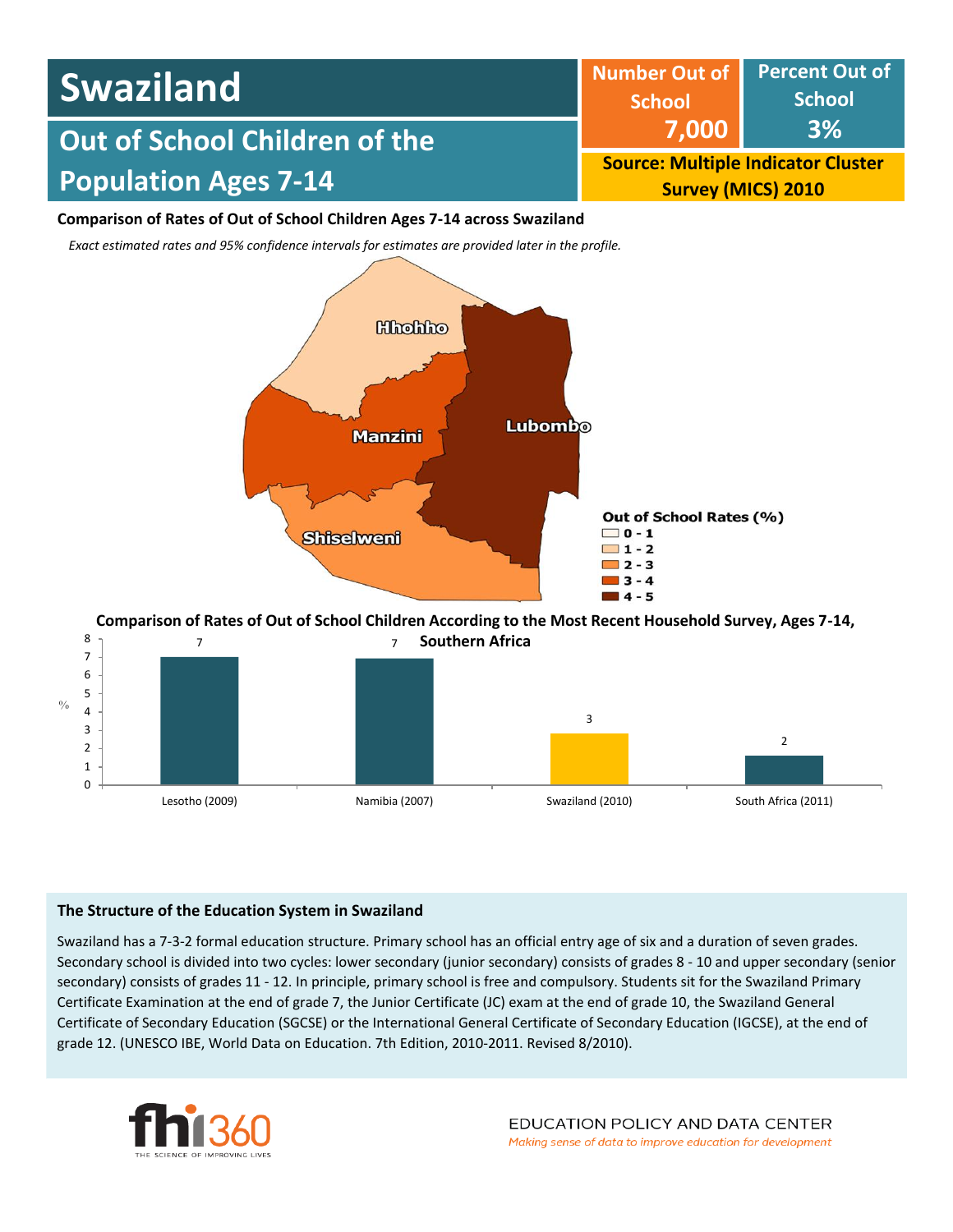

● Parity indices provide information about the greatest sources of inequality in a population. The graph at left provides ratios of different estimates of children aged 7-14 who are out of school. It shows, for example, that the out of school rate in rural areas is 0.9 times higher than that in urban areas.

● For Swaziland, the greatest disparity in out of school rates is between children from the poorest and richest quintiles. Children from the poorest quintile are 4.4 times as likely to be out of school as children from the richest quintile.

#### **Out of School Children by Individual and Household Characteristics**

● Fewer girls (2% or 2,678) are out of school than boys (3% or 4,113) in Swaziland.

● Out of school rates for children from rural areas (3%) are lower than those for children from urban areas (3%). In terms of absolute numbers, there are more children out of school in rural areas (5,549) than in urban areas (1,242).

● Out of school rates are highest for children in the poorest wealth quintile (4%).

#### **Numbers of Out of School Children, MICS 2010**





#### **About Data Sources**

All out of school estimates presented in this profile are EPDC extractions of MICS data. MICS Surveys are led by UNICEF and are conducted every several years. They collect information on health, education, and other topics for households and individuals residing in those households. The 2010 Swaziland MICS Survey is representative at the national and subnational level. For more information, please see http://www.childinfo.org/mics.html.

Estimates of out of school children from household surveys can be expected to differ from administrative estimates, such as those from the UNESCO Institute for Statistics and national government agencies, because of differences between these sources in data collection and estimation methods for measuring school participation. For more information on the differences between these data sources, please see www.epdc.org.

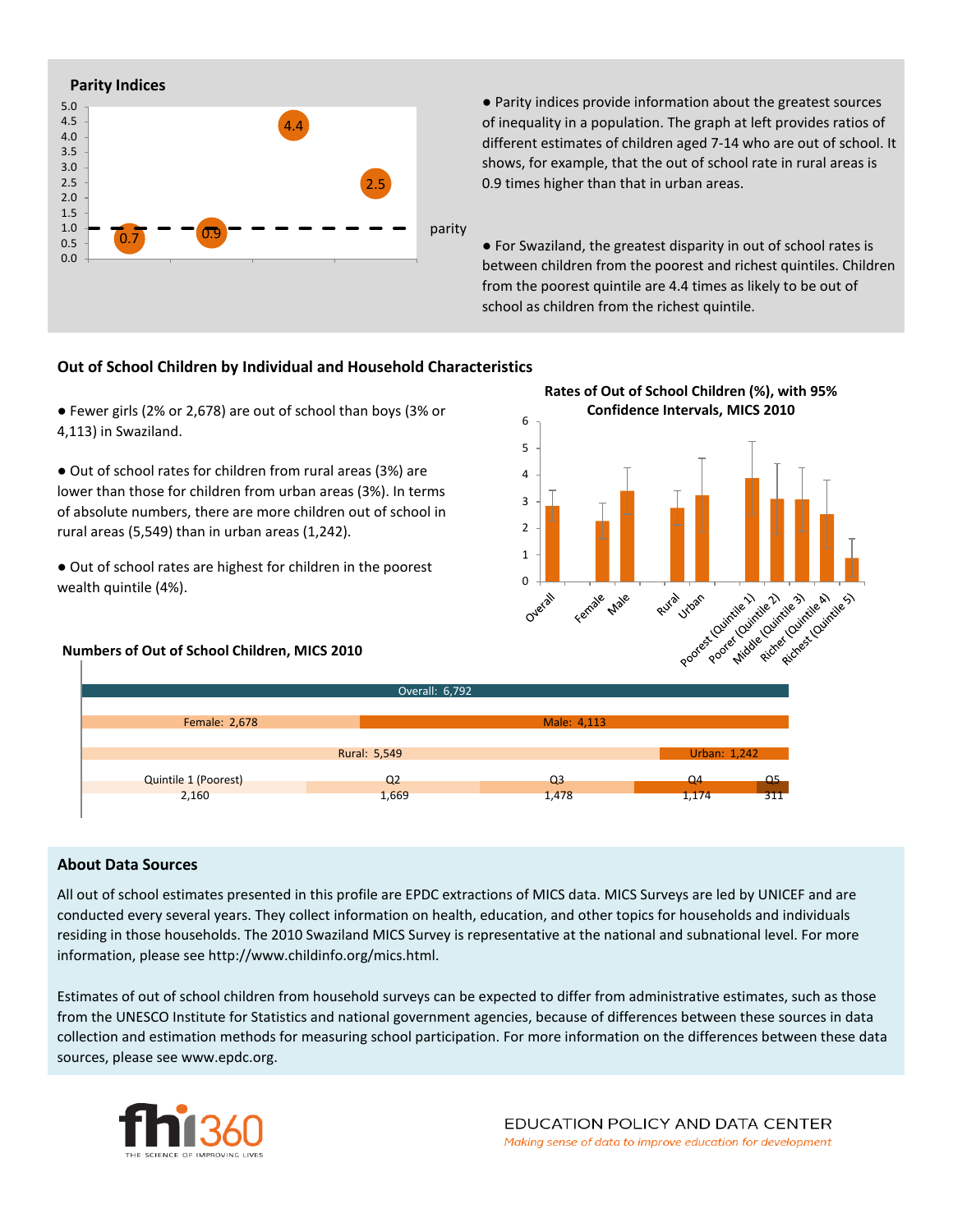## **Out of School Children by Subnational Regions**

● The subnational region with the highest percentage of children out of school is Lubombo (4%). Hhohho has the lowest rate of school non-participation (2%).

● The highest numbers of out of school children are located in Lubombo (2,179). Hhohho has the lowest numbers of out of school children (1,040).



#### **Rates of Out of School Children by Subnational Region (%), with 95% Confidence Intervals, MICS 2010**

#### **Numbers of Out of School Children by Subnational Region (# in thousands), with 95% Confidence Intervals, MICS 2010**



### **Why Ages 7-14?**

EPDC presents data for ages 7-14. This age group captures the bulk of basic compulsory education in most countries, aids crossnational comparability of estimates, and conveys the normative international frameworks set by the Convention on the Rights of the Child and supported by the ILO Minimum Age Convention.

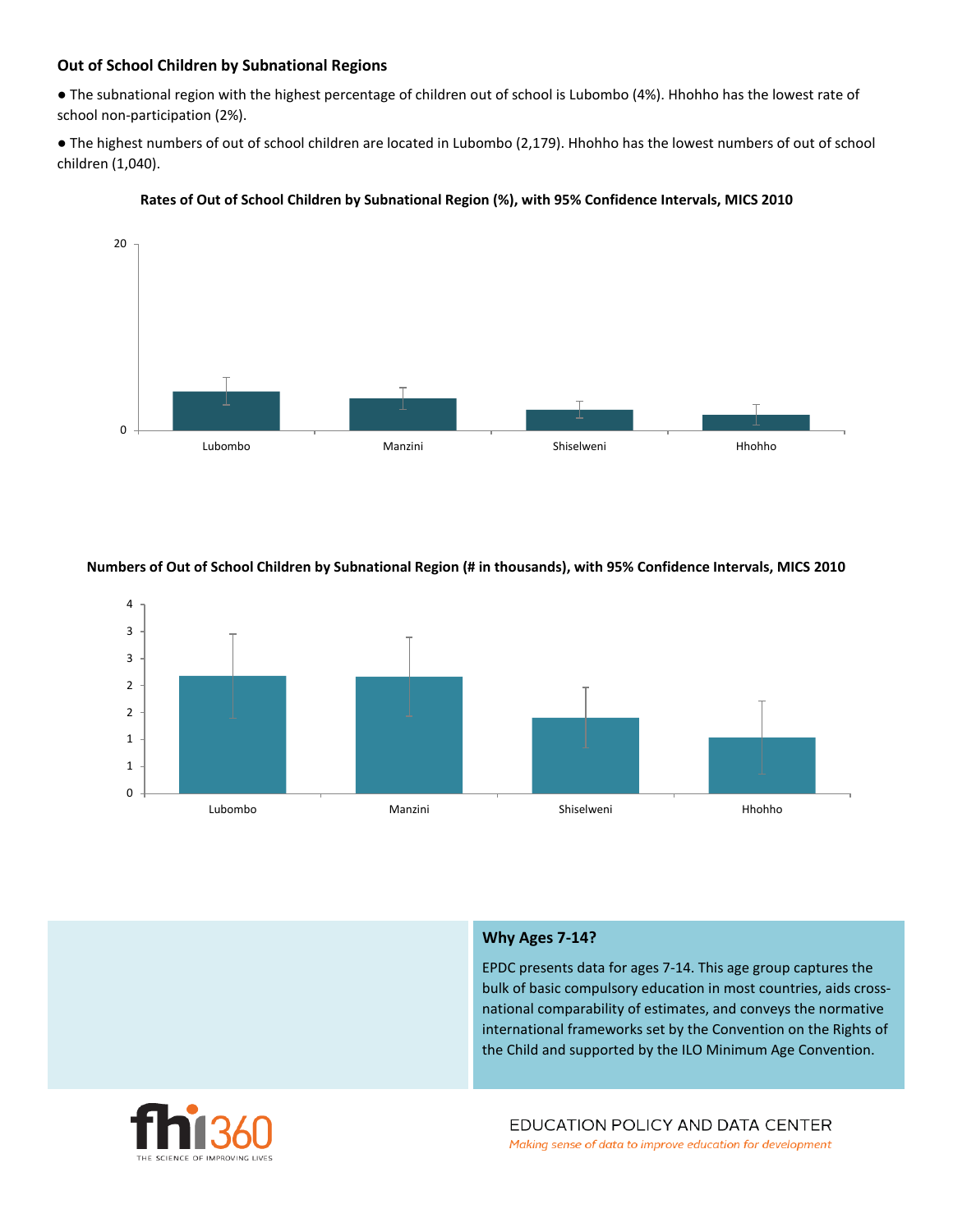#### **Out of School Rates by Age and Sex**

- The official primary school entry age in Swaziland is age 6. At that age, 13% of girls and 18% of boys are out of school.
- At age 15, 13% of girls and 9% of boys are out of school.
- School participation is highest for girls at age 11 and for boys at age 10.





#### **Summary of EPDC Methodology on Measuring Out of School Children**

In this profile, EPDC presents estimates of the proportion and number of out of school children of the population ages 7-14 using household survey data. Along with relative and absolute estimates of out of school children, EPDC provides 95% confidence intervals for each estimate.

To create estimates of the proportion of out of school children for a particular school year, EPDC used birthdate information to identify children who were of a particular age range (7-14) on the month that the school year began. Children who had attended primary school or higher at any time during the school year were classified as 'in school;' Children who had not attended school at any time during the school year, or who had attended pre-school during that reference period were classified as 'out of school.' The proportion of children who are out of school is calculated as the number of children within the 7-14 age range who were classified as out of school divided by the number of children within the same age range.

To obtain the number of out of school children, the out-of-school rate is then applied to the estimated population of the same age range from the UN Population Division (EPDC obtained single-age population estimates to build the correct age range). UN Population Division figures are provided for mid-year each year, and EPDC uses the population figures from the year closest to the start of the school year in each country. Depending on a country's main academic calendar, the population figure may be from the year before the school participation year.

For more information on measurement of out of school children, please see the EPDC website at www.epdc.org.



EDUCATION POLICY AND DATA CENTER Making sense of data to improve education for development